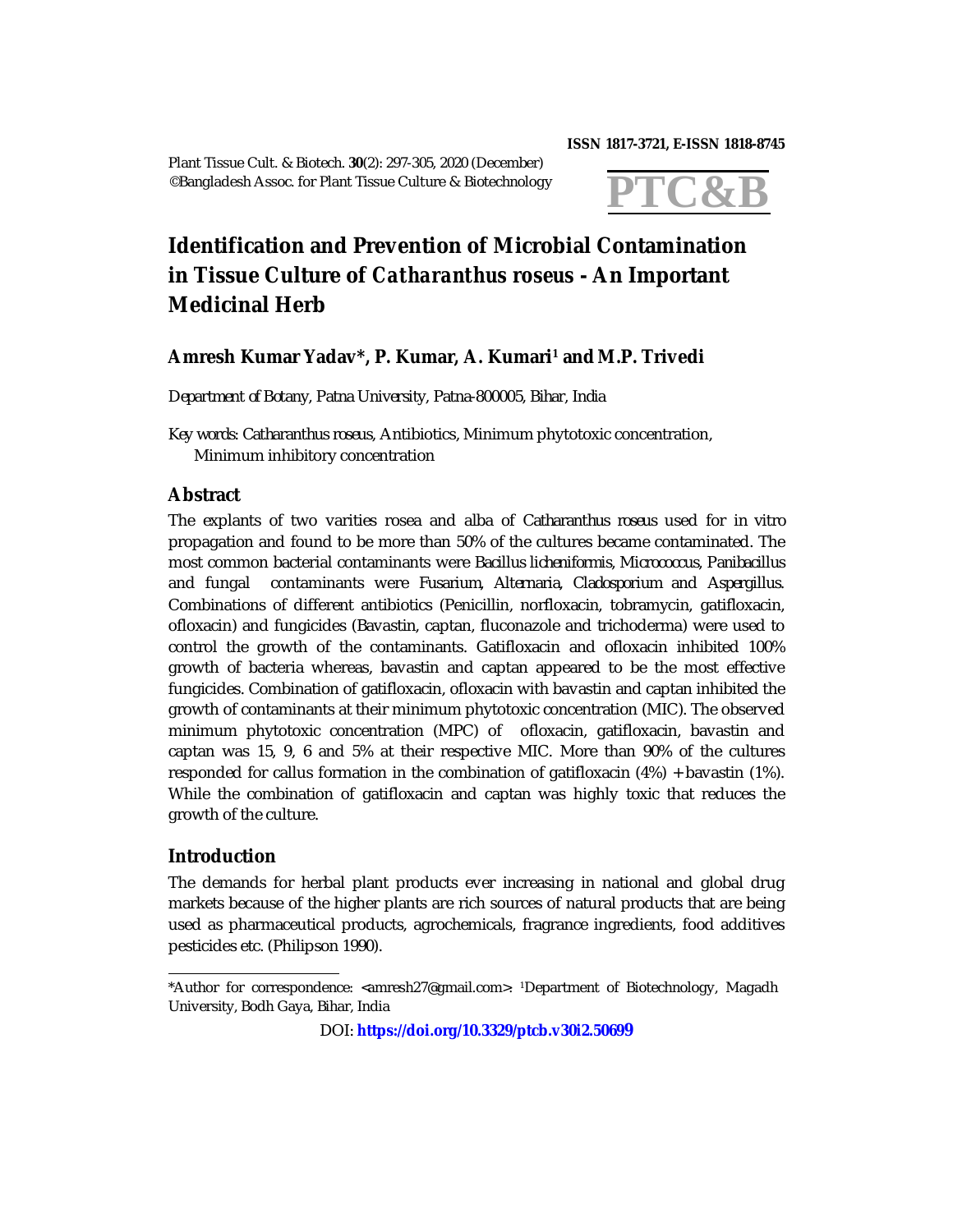Two important varieties *viz.,* rosea and alba of *Catharanthus roseus* (Family : Apocynaceae) are commonly called Sadabahar, distributed in tropical and subtropical parts of the world. It is indigenous to Madagaskar, hence it is called as Madagascar periwinkle*. Catharanthus roseus* contains more than 130 alkaloids. It holds a unique place in allopathic formulations that are responsible for its therapeutic utilities.

It is an aphrodisiac herb with immunomodulatory, antidiabetic, antioxidant, antistress, antimicrobial, antiaging, anti-tumorous, and anti-inflammatory activities, respectively (Kaul et al*.* 2013, Senbagalakshmi et al. 2017, Yadav et al. 2018). The root contains ajmalicine, which is antidiabetic whereas, the aerial parts exhibited most prominently with flavonoids, phenolics, tannins, tri-terpenoids, catharanthine etc (Pereira et al*.* 2010). Two important compounds such as vinblastine and vincristine are anticancerous. Unfortunately, the level of these phytocompounds was found to be very low. The status and medicinal utility of this herb and their demand can be fulfilled by using micro propagation techniques under *in vitro* techniques for *ex situ* conservation (Desai et al. 2018). The major threats under *in vitro* conditions are to remove the contamination. Therefore, it is necessary to minimize contamination through antimicrobial compounds for the reduction of *in vitro* culture mortality rate. Considering this important issue, the objectives of this work were to identify the microbial contaminants and determination of minimum phytotoxic concentration (MPC) of antibiotics and fungicides.

## **Materials and Methods**

Inflorescence axis (Inf. axis), leaves, shoot apex, node and internode of the variety rosea and alba and Inf. axis *Chlorophytum borivilianum* (*C. borivilianum*; Safed musli) was used as explant for micropropagation simultaneously. Sterilization of the media was done at 121ºC for 30 min at 15 psi. Whereas, sterilization of explants was made by washing with double distilled water followed by 70% ethanol (v/v) for 2 min and 0.1%  $HgCl<sub>2</sub>(w/v)$  for 1 min. Micropropagation was done in the plant tissue culture laboratory at  $22 \pm 2^{\circ}C$ temperature under 16 hrs light and 8 hrs dark photoperiod. More than 50% of tubes was found to be contaminated during culture initiation and establishment stage (Stage I) of in-vitro culture. 15 to 30 days old infected *in vitro* cultures of *Catharanthus roseus* (*C. roseus*) and *C. borivilianum* was used to isolate bacterial and fungal contaminants. The bacterial isolates were cultured at  $37 \pm 1^{\circ}$  for 24 hrs on nutrient agar (NA) medium. Whereas, fungal isolates were grown on potato dextrose agar (PDA) at  $24 \pm 2^{\circ}$ C for 24 to 72 hrs. The purified bacterial isolates were identified using Bergey's Manual of Bacteriology (Holt et al*.* 1994) and authenticated by microbial type culture collection and Gene Bank (MTCC), Indian Institute of Toxicology Research, Lucknow, India. The fungal isolates were identified on cultural characters described by various workers (Gilman 1957, Nelson et al*.* 1982, Barnett and Hunter et al*.* 1998). Similar types of infectants were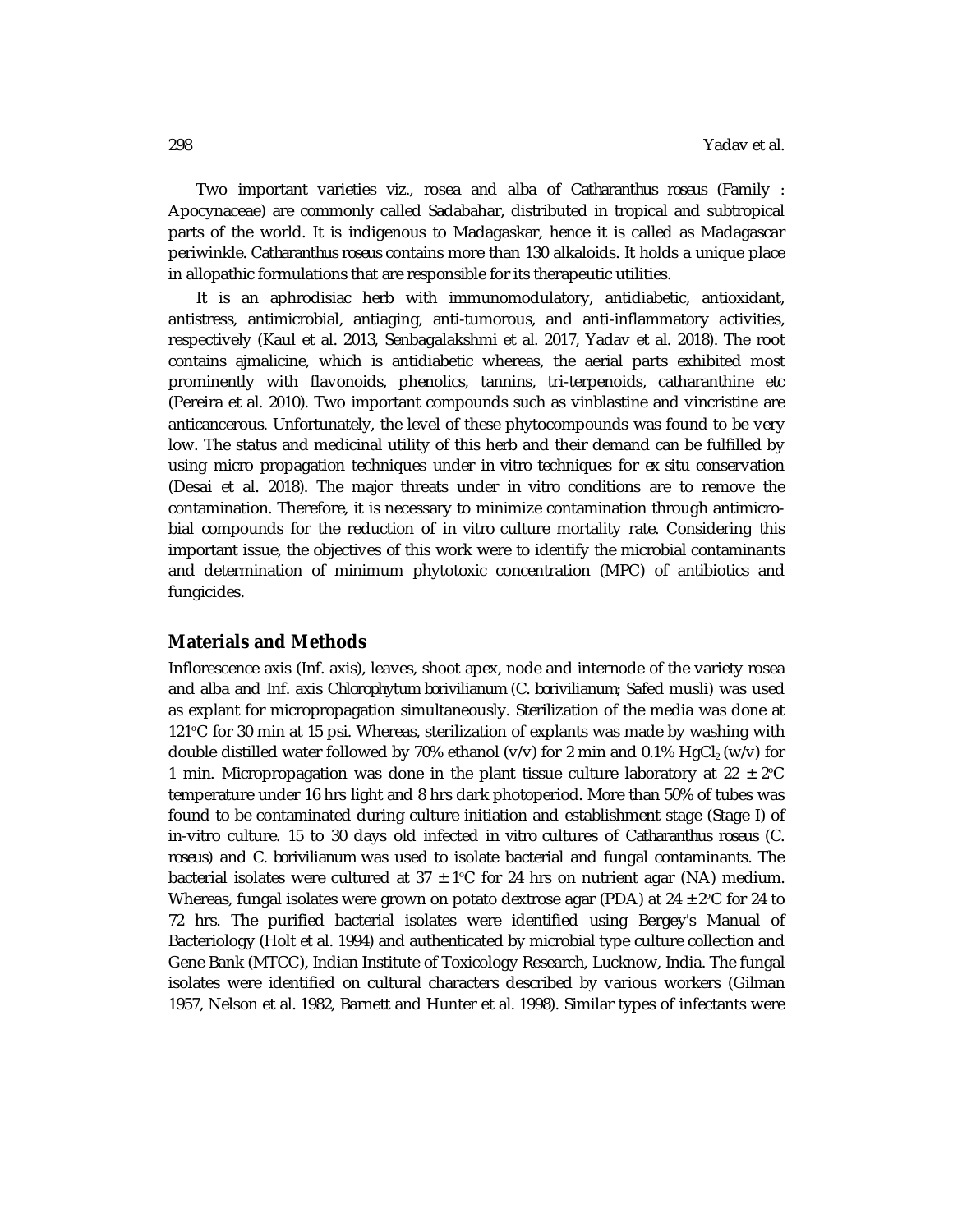isolated from *C. roseus* and *C. borivilianum* was categorized in group I and the rest was placed in group II.

Antibiotics such as penicillin (PNC) 10 mcg, norfloxacin (NFC) 10 mcg, tobramycin (TBC) 10 mcg, gatifloxacin (GFC) 5 mcg and ofloxacin (OFC) 5 mcg were prepared and serially diluted in all the culture tubes ranged from 1 to 10% at 1% interval. 0.5 to 5% with the interval of 0.5% solutions of fungicides i.e., bavastin (BVN), captan (CPT), fluconazole (FCZ) and trichoderma (TCD) were prepared, filtered, sterilized and added in the media just before plating. Group I was selected for the test as the infecting pathogens inhibited the growth and development of *C. roseus*. Due to their anticancerous, antidiabetic and other important medicinal properties *C. roseus* 'rosea' and 'alba' cultivars were selected and carried forward for *in vitro* propagation.

Initially, culture sensitivity test (C/S test) of bacteria was done by antibiotic disc sensitivity method or Kirby-Baure method (Claus 1995) by using antibiotics discs of PNC, NFC, TBC, GFC, and OFC. C/S test of fungal isolates was performed by poisoned food technique by using fungicide discs of BVN, CPT, FCZ and TCD (Borum and Sinclair 1965), respectively. The inhibition zones were measured in mm scale. The efficacy of fungicide was expressed as cent per cent inhibition of mycelial growth over the control. Minimum inhibitory concentration (MIC) of antimicrobial compounds was determined as the lowest concentration at which the growth of bacteria and fungi became inhibited.

Minimum Phytotoxic Concentration (MPC) is the concentration of antimicrobial compounds which kill microbes without affecting the growth of *in vitro* cultures. To determine MPC approximately 54 treatment combinations (antibiotic + fungicide) were added in MS with BAP (0.1 - 0.5 mg/l), Kn (0.1 - 0.5 mg/l), IAA (0.1 - 0.5 mg/l)], Kn (10%), sucrose (3%) and agar (0.8%). Approximately 10 tubes for each treatment were inoculated with Inf. axis, leaves, shoot apex, nodes and internodes incubated at 16 hrs light and 8 hrs dark photo period at  $24 \pm 2^{\circ}$ C for Stage-I. Data for culture survival was recorded for 45 days. Culture survival (> 70%) was marked as non-phytotoxic, (> 60%) moderately phytotoxic and (< 50%) as phytotoxic.

## **Results and Discussions**

During this study a number of bacteria and fungi were found to be associated with the *in vitro* contamination. On the basis of morphology and biochemical characteristics, isolated bacteria were compared with standard characters of Bergeys Manual of bacteriology and the isolated bacteria were found to be *Bacillus licheniformis*, *Micrococcus* and *Paenibacillus* whereas, the isolated fungi were found to be *Fusarium*, *Aspergillus*, *Alternaria* and *Cladosporium sphaerospermum,* respectively (Fig. 1a). The isolates were authenticated by MTCC and Gene Bank, IITR, Luck now, India that is presented in Tables (1 - 3). Preliminary experiments on the C/S test of the antibiotics showed that *B. licheniformis*, *Micrococcus* and *Paenibacillus* were susceptible to GFC and OFC at varied MIC where OFC was found to be most effective. All the isolated fungi were sensitive to BVN, CPT,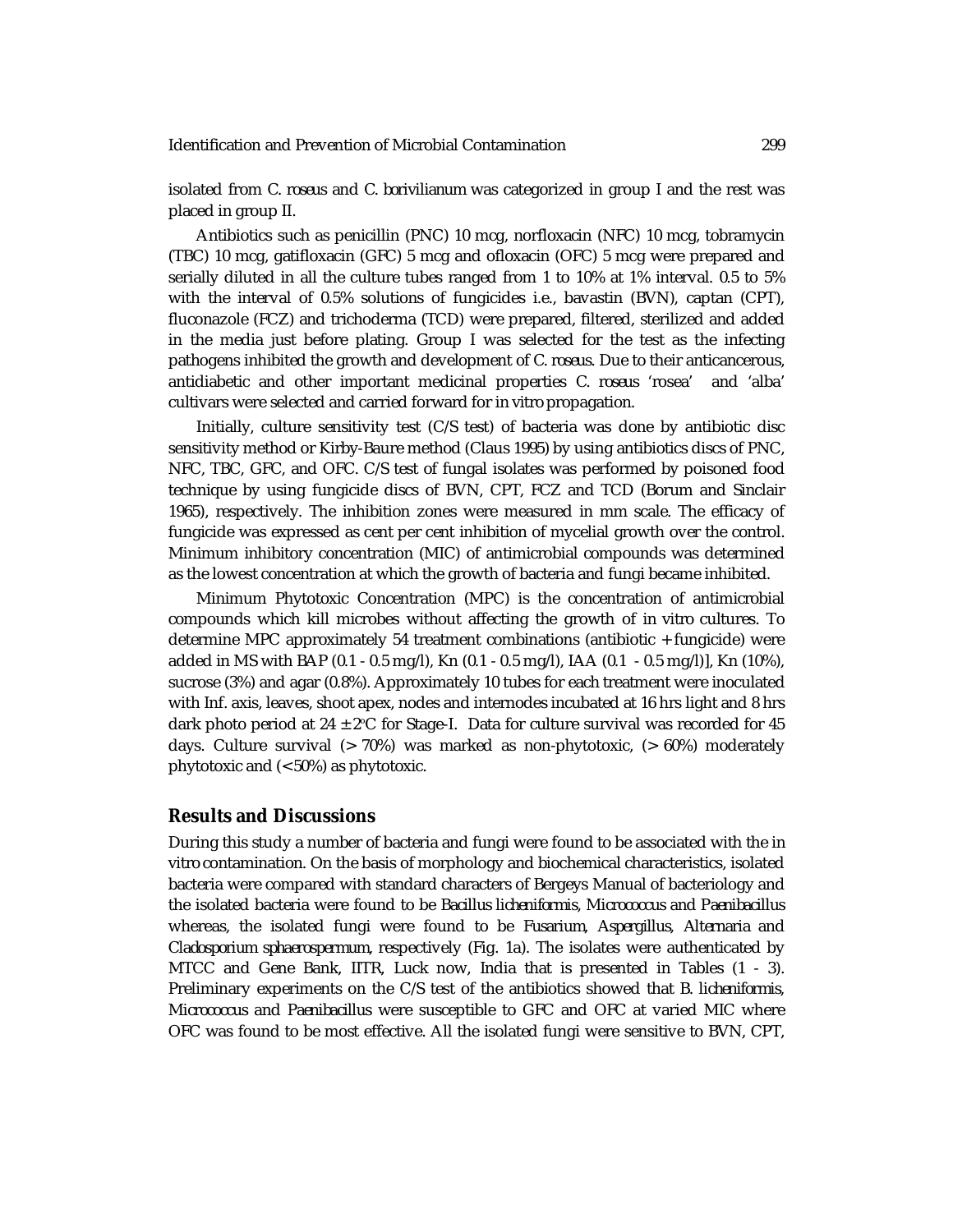FCZ and TCD the only difference being their MIC. From the observations, it was evident that the species of *Cladosporium* and *Aspergillus* are more sensitive to BVN than *Alternaria*  and *Fusarium.* BVN and CPT proved to be the most effective fungicides giving no growth to all the fungal isolates at 1 to 2%. The experiment revealed that the combination of two antibiotics (GFC and OFC) and two fungicides (BVN and CPT) are found to be most effective *in vitro* contamination. MPC values were recorded as 15, 9, 6 and 5% for OFC, GFC, BVN and CPT, respectively. Treatment of GFC(4%) + BVN (1%) and OFC (9%) + BVN (1.5%) was found to be more effective against the microbial growth (Fig. 1b).

| SI. | <b>Isolates</b>        | Antibiotics                   | MPC.          |
|-----|------------------------|-------------------------------|---------------|
| no. | (Bacteria)             | Name/inhibition (%) / MIC (%) | $(\%)$        |
|     | Bacillus licheniformis | GFC/100/7: OFC/100/15         | $GFC (4 - 9)$ |
|     | Micrococcus sp.        | GFC/100/9: OFC/100/10         | OFC(10 - 15)  |
|     | Paenibacillus sp.      | GFC/100/4: OFC/100/10         |               |

#### **Table 2. MIC and MPC of effective fungicides on culture survival.**

| SI.           | <b>Isolates</b>                | <b>Fungicides</b>           | MPC (%)       |  |
|---------------|--------------------------------|-----------------------------|---------------|--|
| no.           | (Fungi)                        | Name/inhibition (%)/MIC (%) |               |  |
|               | Fusarium sp.                   | BVN/100/4: CPT/100/5        | $BVN (4 - 6)$ |  |
|               |                                | FCZ/100/2: TCD/100/2        | $CPT(4-5)$    |  |
| $\mathcal{P}$ | Aspergillus sp.                | BVN/100/6: CPT/100/4        |               |  |
|               |                                | FCZ/100/2: TCD/100/1        |               |  |
| 3             | Cladosporium<br>sphaerospermum | BVN/100/5: CPT/100/6        |               |  |
|               |                                | FCZ/100/4: TCD/100/2        |               |  |
| 4             | Alternaria sp.                 | BVN/100/4: CPT/100/5        |               |  |
|               |                                | FCZ/100/2: TCD/100/2        |               |  |

The effect of antibiotics and fungicides on both microbes and plants are crucial for the elimination of contaminants and recovery of healthy plants. To prevent microbial contamination of *in vitro* plants growing throughout the culture condition, incorporation of a chemical compound into the culture medium at a concentration that effectively reduces or prevents the growth of microbes without adversely affecting cultures is essential. Researchers Streated the surface-sterilized explants before inoculation where they achieved cent per cent elimination of *Aspergillus, Fusarium, Alternaria, Penicillium, Rhizopus* and *Cylendrocarpon* by utilizing benomyl (100 mg/dm3) + nystatin (100 mg/dm3) treatment in *Lilium candidum* culture (Altan et al. 2010, Chai et al. 2010, Jena and Samal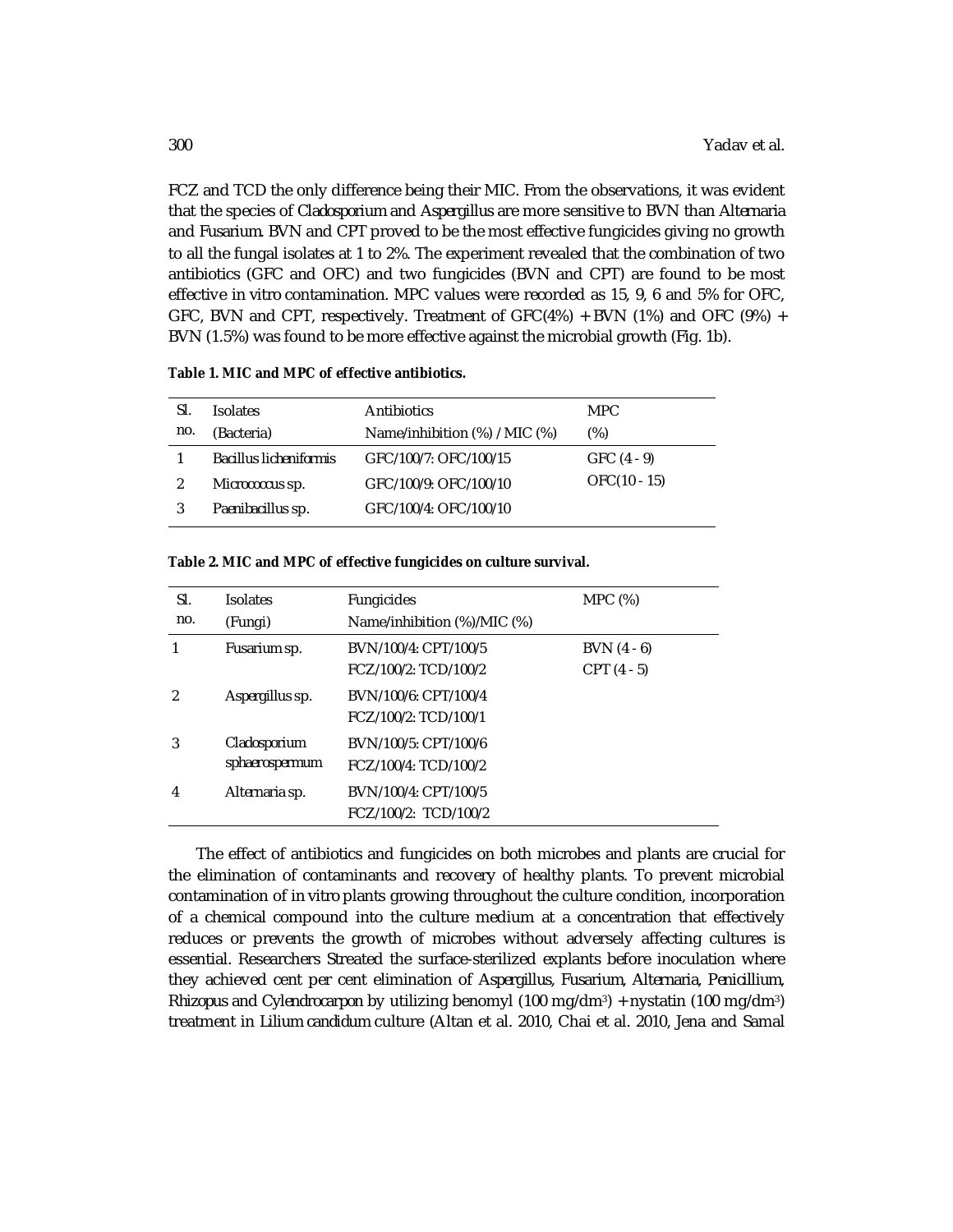2010, Kumar et al. 2019). Axillary explant of *Centella asiatica* was cultured in MS fortified by BVN with and without growth regulators the result indicated that BVN not only promoted regeneration frequency but also increased shoot proliferation. This shoot

| Phytotoxic<br>$(< 50\%)$ |                         | Moderate phytotoxic<br>$(>60\%)$ |                         | Non-phytotoxic<br>$(>70\%)$ |                         |
|--------------------------|-------------------------|----------------------------------|-------------------------|-----------------------------|-------------------------|
| <b>Treatments</b>        | Culture<br>survival (%) | <b>Treatments</b>                | Culture<br>survival (%) | <b>Treatments</b>           | Culture<br>survival (%) |
| $G-4\% + B-2.5\%$        | 66                      | $G-3% + B-1%$                    | 74                      | $G-3% + B-1.5%$             | 88                      |
| $G-4\% + C-2\%$          | 60                      | $G-3\% + C-1.5\%$                | 72                      | $G-4\% + B-1\%$             | 90                      |
| $O-8$ % + C-2.5%         | 59                      | $G-3\% + C-2\%$                  | 68                      | $G-4\% + B-1.5\%$           | 86                      |
| $O-8\% + C-2\%$          | 56                      | $G-4\% + C-1.5\%$                | 67                      | $G-5% + B-1%$               | 80                      |
|                          |                         | $G-5\% + C-1.5\%$                | 67                      | $O-8\% + B-1.5\%$           | 75                      |
|                          |                         | $G - 5\% + C - 2\%$              | 65                      | $O-9\% + B-1\%$             | 90                      |
|                          |                         | $O-8\% + B-1\%$                  | 72                      | $O-9\% + B-1.5\%$           | 85                      |
|                          |                         | $O-8\% + C-2\%$                  | 68                      | $O-8\% + C-1.5\%$           | 81                      |
|                          |                         | $O-9\% + C-2\%$                  | 66                      | $O-9\% + C-1.5\%$           | 88                      |
|                          |                         | $O-10\% + B-1\%$                 | 67                      |                             |                         |
|                          |                         | $O-10\% + B-1.5\%$               | 66                      |                             |                         |

**Table 3. Effect of the treatments on phytotoxicity and culture survivability.**



Fig. 1. *In vitro* propagation of *C. roseus* 'rosea' and 'alba' explants. (a) Bacterial and fungal contaminants in culture. (b) Shooting after 45 days of treatment GFC (4%) + BVN (1%) in MS fortified with BAP, NAA, IAA and Kn.

regeneration promoting activity of BVN was due to an increase in the biosynthesis of endogenous cytokinin within the culture explants. Since BVN is a broad spectrum fungicide it also eliminates fungi contaminating cultures (Panathula et al*.* 2014). Similar observations were made in several other medicinal plants which were discussed in the light of stronger cytokinin like activity of BVN that have the resemblance of its molecular structure with kinetin, adenine and cytokinin. Moreover, it is least toxic to the plant cells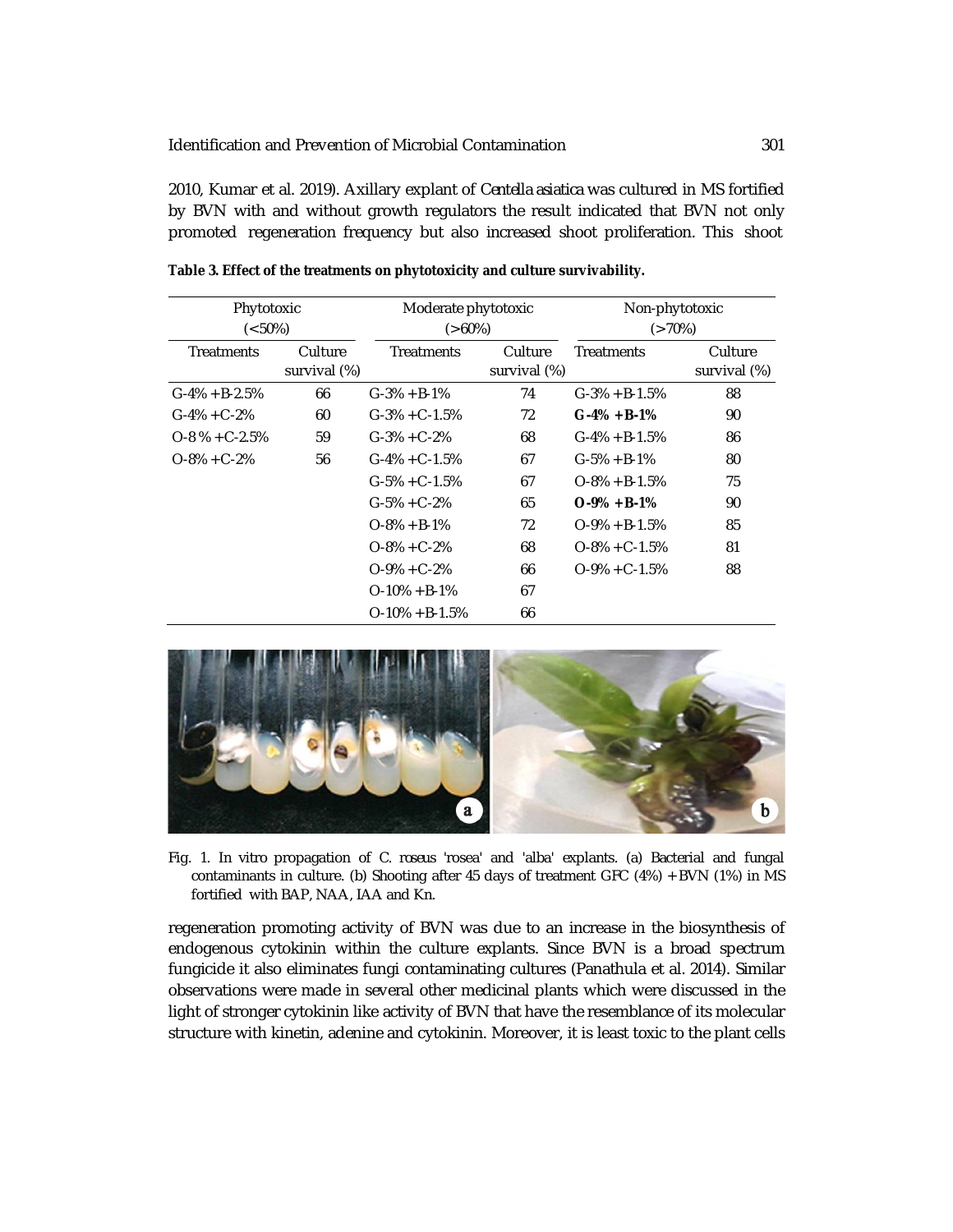and has a beneficial effect on the physiology of the plant (Habiba et al. 2002, Garcia et al. 2003). Generally, bacteria and fungi are dominant contaminants of *in vitro* cultures. The most common bacterial contaminants encountered are species of *Klebsiella, Erwinia, Staphylococcus, Pseudomonas, Bacillus* and *B. licheniformis* while fungi include species of *Aspergillus, Fusarium, Alternaria* and *Cladosporium* infecting from external sources (Leifart et al. 2001). The endogenous contaminants are species of *Cellulomonas, Corynebacterium, Klebsiella, Pseudomonas*, *Bacillus megaterium* and *Rhodotorula slooffiae* (Nagy et al. 2005). Recently scientist gave evidence for the presence of mycorhizal fungi and endophytes i.e. *Aspergillus, Alternaria, Fusarium, Cladosporium sphaerospermum, Alternaria alternata, Botryosphaeria dothidea, Botrytis cinerea, Cercospora* sp., *Colletotrichum gloeosporioides, Fusarium graminearum, Sphaeropsis sapinea, Valsa sordida, and Phytophthora cinnamomi* whereas, afew bacteria such as *Bacillus subtilis, Staphylococcus aureus, Streptococcus pyogenes, Enterococcus facealis, Corynebacterium* sp.*, Pseudomonas aeruginosa, Escherichia coli, Candida albicans* (Kaul et al*.* 2013, Sreekanth et al*.* 2017, Dong-Hui et al*.* 2018, Geethanjali et al*.* 2019) have also been reported.

All the contaminants appeared during Stage-I. The airborne spore former microbes are present indoors, thriving even under nutrient-deficient conditions. Scientific studies revealed that such contaminant or microbes may enter the cultures during inoculation ordering the experimental activity. Some other contaminants such as *Paenibacillus* and *Cladosporium* are the endophytes they also infect the culture and destroy the cultures. To remove such contaminants alternative scientific approach would be required to investigate so that the culture contamination could be prevented.

Antibiotics inhibit the bacterial growth by killing action by cell wall lysis and by inhibiting the synthesis of DNA, RNA and protein. The microbes respond according to their nature and specificity at different MIC of antimicrobial compounds. Except for PNC, all the antibiotics used in the present study are broad-spectrum but the only difference lies in their mode of action. NFC and OFC belong to quinolones that kill bacteria by preventing its DNA from unwinding and duplicating by topoisomerase II. GFC has a superior antibacterial spectrum due to good aqueous solubility and better penetration which kills microbes regardless of its metabolic state. Moreover, the presence of methoxy side chain at C-8 position increases the bactericidal action as well as its ability to inhibit the growth of mutants and also reduces the quinolone associated phytotoxicity. Hence, GFC is advantageous in the bacterial eradication of infecting pathogens (Gradelski et al*.* 2002). GFC, TBC and NFC are used against Gm+ve and Gm-ve aerobic and anaerobic bacteria. Researchers also reported that GFC exhibited more potency than ciprofloxacin and levofloxacin. On the integral ribosome, TBC has a low and very high number of primary and secondary selective binding sites, respectively (Shailja et al. 2004). The 6-amino function determines the non-selective binding and the kanosamine ring seems to be determining moiety for recognition (Kotra et al*.* 2000). NFC is well tolerated without severe adverse effect and the *in vitro* antimicrobial activity diminishes by acidic pH and high concentration of  $Mg^{2+}$  in the medium. NFC kills microbes by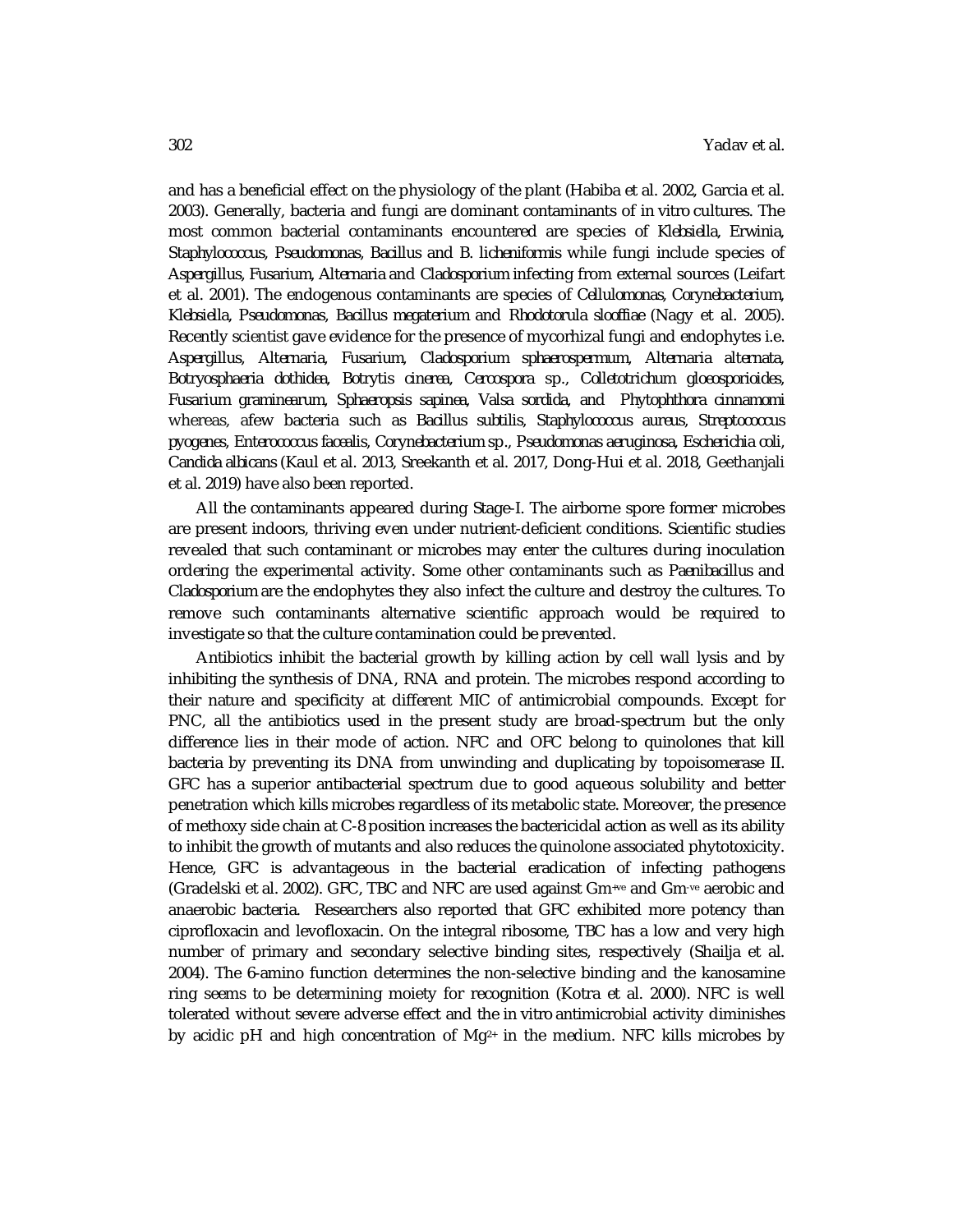inhibition of DNA gyrase which adversely affects the relaxation of super coiled DNA and promotes its breakage (Sharma et al*.* 2008). PNC is a narrow-spectrum antibiotic but when used with fungicide it becomes part of broad-spectrum therapy. It is less toxic which kills susceptible bacteria by inhibiting the protein. Different classes of drugs target fungal plasma membrane, biosynthesis of sterol and ß-glucan. Earlier it has been reported that those drugs which target β-glucan biosynthesis have low side effects [\(http://www.pharminfo.com;](http://www.pharminfo.com;) WHO 2014). Both BVC and CPT are cheap, have low toxicity but differs in their mode of action i.e., BVN inhibits the development of germ tube appressoria and mycelium while CPT blocks the ability to produce energy (Nagy et al*.* 2005). The foregoing discussion establishes the higher efficacy of OFC, GFC, BVN and CPT over other antimicrobial compounds used in this investigation. Investigators commented that MIC of an antimicrobial compound may or may not be phytotoxic for callus induction, callus proliferation and plant regeneration i.e. the effect may be potentiated, synergistic, additive or antagonistic. Combinations of antimicrobial compounds may be advantageous where synergistic action occurs but at times may be phytotoxic and its repeated use may lead to resistance (Andrew 2001). Therefore, it is essential to determine the MIC before treatment. The observations made in this investigation may be due to the additive or synergistic effect of antimicrobial compounds as they were used in various combinations as advocated by previous authors.

Investigation concluded that the combination of GFC (4%) + BVN (1%) and OFC (9%) + BVN (1.5%) appeared to be the best as 90% contamination-free cultures were initiated exhibiting their additive or synergistic effect. GFC (4 - 9%), OFC (10 - 15%), BVN (4 - 6%) and CPT (4 - 6%) were found to be most susceptible. For reproducibility of the present findings, *Catharanthus roseus* "rosea" and "alba" cultures should be reinitiated with the recommended treatment condition and culture mortality should be evaluated. The findings will prove a milestone for beginners working in the field of tissue culture of medicinal plants and secondary metabolite production.

### **Acknowledgements**

The authors are grateful to the Head Department of Botany, Patna University, Patna, Bihar, India for providing laboratory facilities (Plant Tissue Culture and Microbiology) and Prof. C. Prabha for her technical supports.

#### **References**

- **Altan F, Burun B** and **Sahin N** (2010) Fungal contaminants observed during micropropagation of *Lilium candidum* L. and the effect of chemotherapeutic substances applied after sterilization. Afr. J. Biotechnol. **9**: 991-995.
- **Andrew JM** (2001) Determination of minimum inhibitory concentration. Journal of Antimicrobial Chemotherapy **48**: 5-16.
- **Barnett HL** and **Hunter BB** (1998) Illustrated genera of imperfect fungi, 4th Ed. American Phytological Society.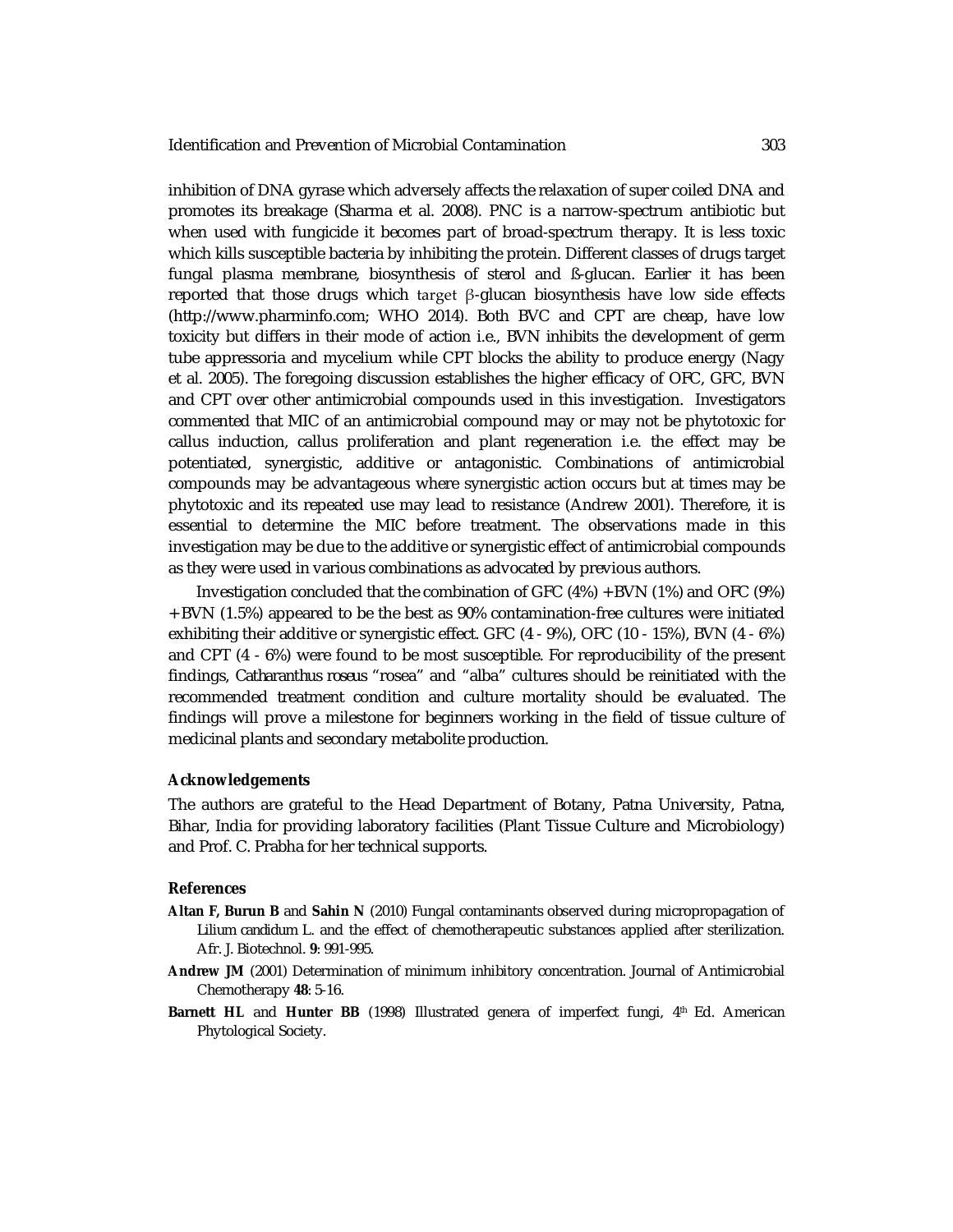- **Borum DF** and **Sinclair JB** (1965) Evidence for systemic fungicide protection against *Rhizoctonia solani* with vitavax in cotton seedlings. Phytopathology **58**: 979-980.
- **Chai KL, Dayang AWA, Lau CY** and **Sim SL** (2010) Control of in-vitro contamination of explants from field-grown dabai (*Canarium odontophyllum* Miq.) trees. AsPac. J. Mol. Bilo. Biotechnol **18**: 115-118.
- **Claus GW** (1995) Understanding Microbes (4th ed.) WH Freeman and Company, New York, pp. 547.
- **Desai S, Desai P, Mankad M, Patel A, Patil G** and **Narayanan S** (2018) *In vitro* response of nine different genotype of "Safed Musli" (*Chlorophytum borivilianum*) using grown shoot bud as an explant. Int. J. Pure Appl. Biosci. **6**: 1414-1420.
- **Dong-Hui Y, Xiaoyu S, Hongchang L, Tushou L, Guiming D** and **Gary S** (2018) Antifungal activities of volatile secondary metabolites of four diaporthe strains Isolated from *Catharanthus roseus*. J. Fungi **465**: 1-16. <https://doi.org/10.3390/jof4020065.>
- **Garcia PC, Rivero RM, Ruiz JM** and **Romero L** (2003) The role of fungicides in the physiology of higher plants: Implications for defence responses. Botanical Review. **69**: 162-172. <https://> doi.org/10.1663/0006-8101(2003)069[0162:TROFIT] 2.0.CO;2.
- **Geethanjali D, Kamalraj S** and **Jayabaskaran C** (2019) Diversity and biological activities of endophytic fungi associated with *Catharanthus roseus*. BMC Microbiology **19**: 22. <https://> doi.org/10.1186/s12866-019-1386-x.
- **Gilman CJA (1957)** Manual of Soil Fungi: Iowa State College Press: USA. pp. 450.
- **Gradelski E, Kolek B, Bonner D** and **Tomc JF** (2002) Bactericidal mechanism of gatifloxacin compared with other quinolones. Journal of Antimicrobial Chemotherapy **49**: 185-188.
- **Habiba U, Reja S, Saha ML** and **Khan MR** (2002) Endogenous bacterial contamination during *in vitro* culture of table banana: Identification and prevention. Plant Tissue Culture **12**: 117-124.
- **Holt JG, Krieg NR, Sneath PHA, Staley JT** and **Williams ST** (1994) Bergey's Manual of Determinative Bacteriology (9th ed.) Lippincot, Williams & Wilkins.
- **Jena RC** and **Samal KC** (2010) Endogenous microbial contamination during *in vitro* culture of sweet potato [*Ipomea batatus* (L.) Lam]: Identification and Prevention. Journal of Agricultural Technology **7**: 1725 - 1733.
- **Kumar S, Yadav AK** and **Prabha C** (2019) Microbial contamination in tissue culture of *Chlorophytum borivilianum*, a rare medicinal herb: identification and prevention. Journal of Plant Pathology **101**: 991-995. <https://doi.org/10.1007/s42161-019-00327-1.>
- **Kaul M, Neha SL, Ramesh C** and **Sheela C** (2013) *Catharanthus roseus* and prospects of its endophytes: A new avenue for production of bioactive metabolites. IJPSR. **4**: 2705-2716.
- **Kotra LP, Haddad J** and **Mobashery** (2000) Aminoglycosides: Prospective on mechanism of action and resistance and strategies to counter resistance. Antimicrob. Agents Chemotherapy **44**: 3249-3256.
- **Leifert C** and **Cassells AC** (2001) Microbial hazards in plant tissue culture and cell cultures. In Vitro Cell Dev. Biol. Plant **37**: 133-138.
- **Nagy JK, Sule S** and **Sampaio JP** (2005) Apple tissue culture contamination by *Rhodotorula* Spp.: identification and prevention. In vitro Cell Dev. Biol. Plant. **41**: 520 - 524.
- **Nelson PE, Toussoun TA** and **Marasas WFO** (1982) Fusarium spp. An Illustrated Manual of Identification. The Pennesylvania Univ Press; Univ, Park. pp. 216.